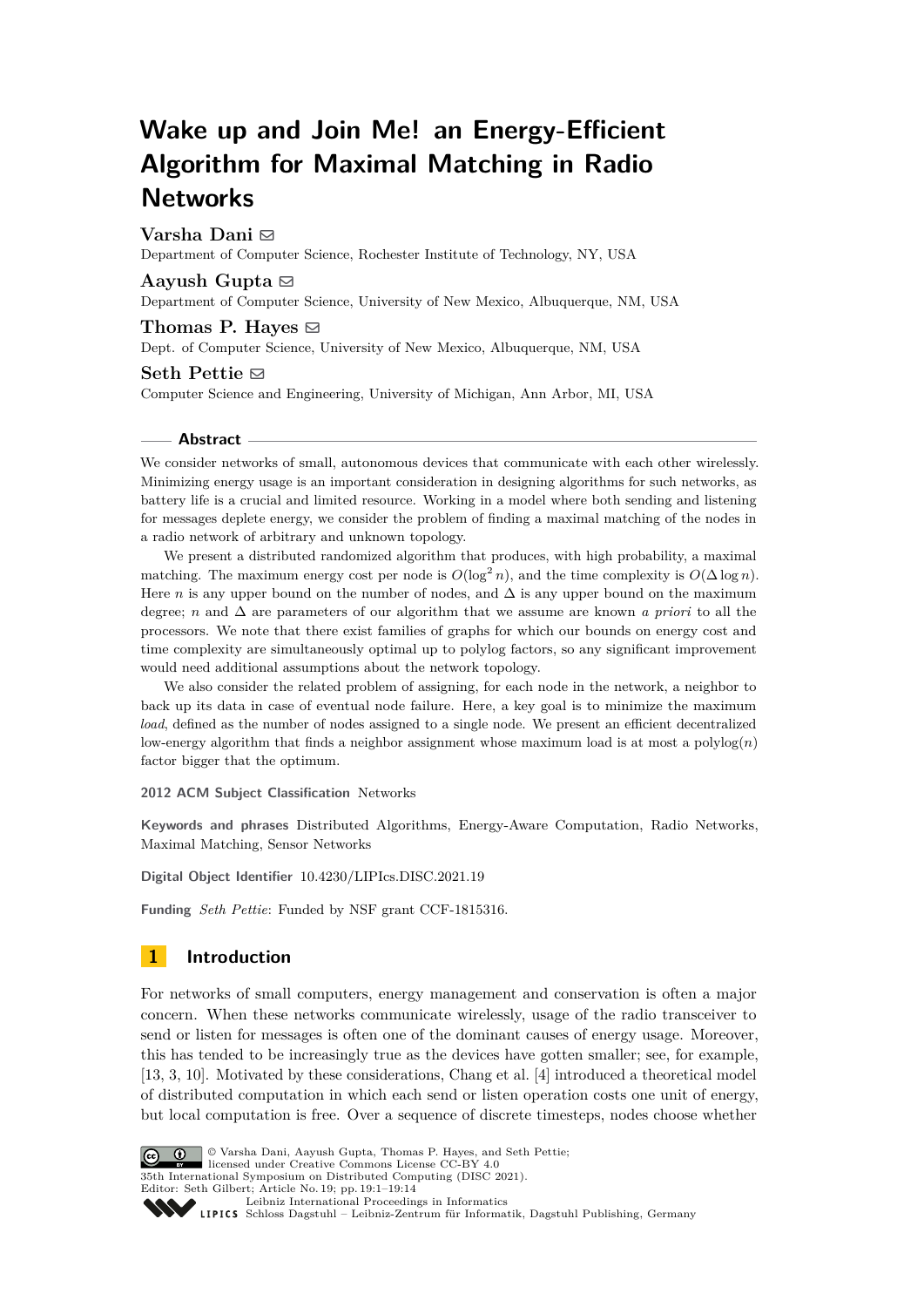### **19:2 Energy-Efficient Maximal Matching in Radio Networks**

to sleep, listen, or send a message of  $O(\log n)$  bits. A listening node successfully receives a message only when exactly one of its neighbors has chosen to send in that timestep; otherwise it receives no input.

It is not uncommon for research on sensor networks to make assumptions about the topology of the network, such as assuming the network is defined by a unit disk graph, or that each node is aware of its location using GPS. However, we will be interested in the more general setting where we make almost no assumptions about the network topology. We will assume that communication takes place via radio broadcasts, and that there is an arbitrary and unknown undirected graph *G* whose edges indicate which pairs of nodes are capable of hearing each other's broadcasts. We will, however, assume that each node is initialized with shared parameters *n* and  $\Delta$ , which are upper bounds on, respectively, the total number of nodes, and the maximum degree of any node. By designing algorithms to operate without pre-conditions on, or foreknowledge of, the network topology, we potentially broaden the possible applications of our algorithms, and, by extension, of sensor networks. For instance, we can imagine a network of small sensors scattered rather haphazardly from an airplane passing over hazardous terrain; the sensors that survive their landing are unlikely to be placed predictably or uniformly.

In this model, [\[4\]](#page-13-3) presented a polylog-energy, polynomial-time algorithm for the problem of one-to-all broadcast. A later paper, by Chang, Dani, Hayes, and Pettie [\[5\]](#page-13-4), gave a subpolynomial  $(n^{o(1)})$  energy, polynomial-time algorithm for the related problem of breadth-first search.

In the present work, we will be concerned with another fundamental problem of graph theory, namely to find large sets of pairwise disjoint edges, or *matchings*. The problem of finding large matchings has been thoroughly studied in a wide variety of computational models dating back more than a century, to König [\[11\]](#page-13-5). For a fairly comprehensive review of past results, we recommend Duan and Pettie [\[8,](#page-13-6) Section 1].

The main goal of the present work is to present a polylog-energy, polynomial-time distributed algorithm that computes a maximal matching in the network graph. The term maximal here indicates that the matching intersects every edge of the graph, and therefore cannot be augmented without first removing edges. It is well-known that the cardinality of any maximal matching is within a factor two of the largest (or maximum) matching.

<span id="page-1-0"></span>▶ **Theorem 1.** Let G be any graph on at most n vertices, of maximum degree at most  $\Delta$ . *Then Algorithm [1](#page-5-0) always terminates in O*(∆ log *n*) *timesteps, at which point each node knows its partner in a matching, M. Furthermore,*

 $\mathbb{P}\left(M\,\,is\,\,a\,\,maximal\,\,matching\,\,and\,\,every\,\,node\,\,used\,\,energy\,\leq 20C\log^2n\right)\geq 1-\frac{1}{2}.$  $\frac{1}{n^2}$ .

Observe that the per-node energy use is  $polylog(n)$ , which obviously cannot be improved by more than a polylog factor. Moreover, the time complexity bound,  $O(\Delta \log n)$ , is also nearly optimal, when one considers that *G* could contain a clique of size  $\Delta$ , in which case, in order for all the nodes in that clique to get even one chance to send a message and have it received by the other nodes in the clique, there must be at least  $\Delta$  timesteps, since our model does not allow a node the possibility to receive two or more messages in a single round. To put this another way, when  $\Delta$  is small, a high degree of parallelism is possible, which our algorithm exploits; but, when  $\Delta$  is large, there exist graphs for which this parallelism is impossible.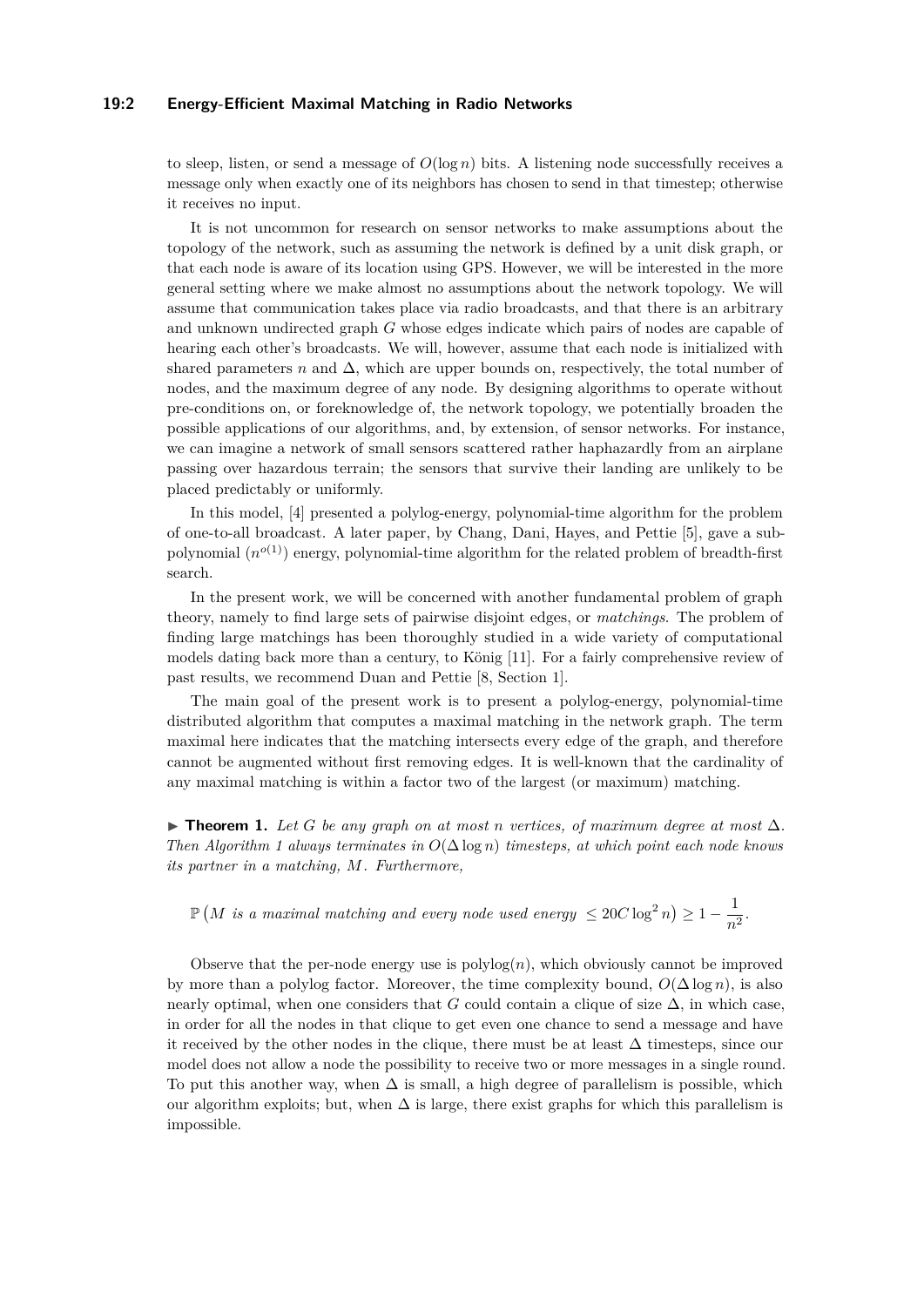## **1.1 Application: Neighbor Assignment**

One possible motivation for finding large matchings, apart from their intrinsic mathematical interest, comes from the desire to **back up data in case of node failures**. Suppose we had a perfect matching (that is, one whose edges contain every node) on the *n* nodes of our network. Then the matching could be viewed as pairing each node with a neighboring node that could serve as its backup device. This would ensure that each device has a load of one node to back up, and that each node is directly adjacent to its backup device.

Since perfect matchings are not always available, we consider a more general scheme, in which each node is assigned one of its neighbors to be its backup device, but we allow for loads greater than one. Such a function can be visualized as a directed graph, with a directed edge from each node to its backup device. In this case, each node has out-degree 1, and load equal to its in-degree. We would like to minimize the maximum load over all vertices.

In Section [6,](#page-10-0) we will show that, if one is willing to accept a maximum load that is  $O(\log n)$  times the optimum, this problem can be simply reduced to the maximal matching problem. In light of our main result, this means that, if there exists a neighbor assignment with  $\text{polylog}(n)$  maximum load, then we can find one on a radio network, while using only polylog(*n*) energy.

# **1.2 Techniques**

Our matching algorithm can be thought of as a distributed and low-energy version of the following greedy, centralized algorithm. Randomly shuffle the *m* edges. Then, processing the edges in order, accept each edge that is disjoint from all previous edges. Note that this always results in a maximal matching.

To make this into a distributed algorithm, we make each node, in parallel, try to establish contact with one of its unmatched neighbors to form an edge. Since a node can only receive a message successfully if exactly one of its neighbors is sending, we limit the probability for each node to participate in a given round, by setting a participation rate that is, with high probability, at most the inverse of the maximum degree of the residual graph induced by the unmatched nodes. It turns out that this can be accomplished using a set schedule, where the participation rate is a function of the amount of elapsed time.

The main technical obstacle in the analysis is proving that the maximum degree of the graph decreases according to schedule (or faster). This is achieved by noting that, if not, the first vertex to have its degree exceed the schedule would have to have been failed to be paired by our algorithm, despite going through a long sequence of consecutive rounds in which its chance to be paired was relatively high.

### **1.3 Related Work**

Multi-hop radio network models have a long history, going back at least to work in the early 1990's by Bar-Yehuda, Goldreich, Itai [\[1,](#page-13-7) [2\]](#page-13-8) among others. The particular model of energy-aware radio computation we are using was introduced by Chang et al. [\[4\]](#page-13-3).

A recent result by Chatterjee, Gmyr, and Pandurangan [\[6\]](#page-13-9) considered the closely related problem of Maximal Independent Set in another model, called the "Sleeping model." Although it has some interesting similarities to our work, there are several important differences. Firstly, we note that although matchings of *G* are nothing more than independent sets on the line graph of *G*, in distributed computing, we cannot just convert an algorithm designed to run on the line graph of *G* into an algorithm to run on *G*. Secondly, we note that the Sleeping model is based on the CONGEST model, and so, when a node is awake, it is allowed to send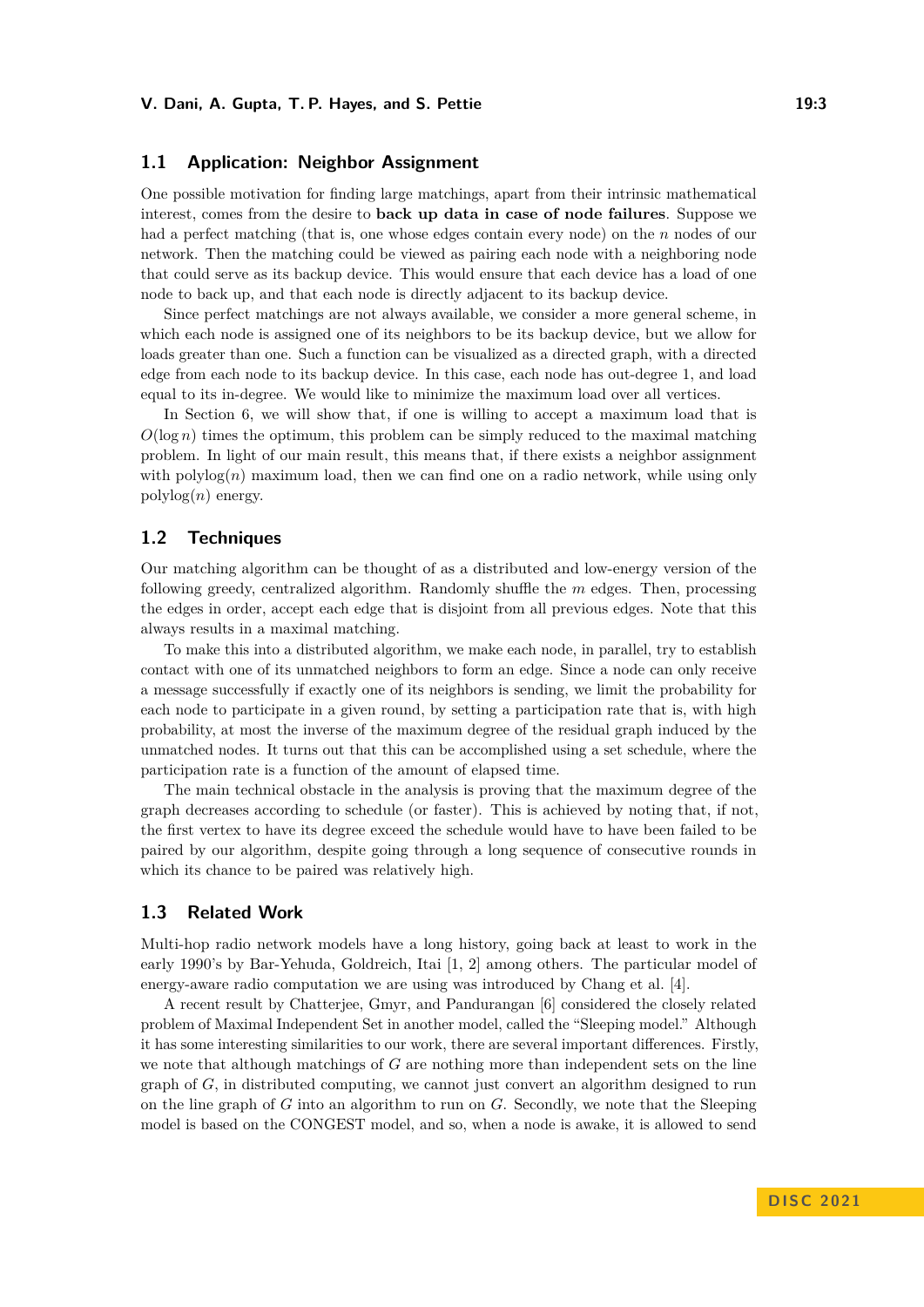### **19:4 Energy-Efficient Maximal Matching in Radio Networks**

a different message to each of its neighbors at a unit cost. By contrast, in our model, one node can only send one message in a timestep, and it may collide with messages sent by other nodes.

Moscibroda and Wattenhofer [\[12\]](#page-13-10) considered the problem of finding a Maximal Independent Set in a radio network. Their work also has some interesting similarities to ours, although they are assuming a unit-disk topology, and listening for messages is free in their model. On the other hand, their algorithm works even when the nodes wake up asynchronously at the start of the algorithm.

# **2 Preliminaries**

# **2.1 Matchings**

A *matching* is a subset of the edges of a graph *G*, such that no two of the edges share an endpoint. We say a matching is *maximum* if it has at least as many edges as any other matching for *G*. We say a matching is *maximal* if it is not contained in a larger matching for *G*. Equivalently, a matching is maximal if every edge of *G* shares at least one endpoint with an edge from the matching.

For  $\alpha > 1$ , we say a matching is  $\alpha$ -approximately maximum if its cardinality is at least  $1/\alpha$  times the cardinality of a maximum matching. It is an immediate consequence of the definitions that any maximal matching is 2-approximately maximum.

### **2.2 Low-Energy Radio Networks**

We work in the Radio Network model, where we have a communication network on an underlying graph *G*. Each node in *G* is an identical processor equipped with a transmitter and receiver to communicate with other nodes. There is an edge between nodes *u* and *v* in the graph if  $u$  and  $v$  are within transmission range of each other. Time is divided into discrete timesteps. In each time step a processor can choose to do one of three actions: transmit, listen, or sleep. A message travels from a node *u* to a neighbor *v* of *u* at time *t* if

- $\blacksquare$  *u* decides to transmit at time *t*,
- $\bullet$  *v* decides to listen at time *t* and
- $\blacksquare$  No other neighbor of *v* decides to transmit at time *t*.

Thus when a node *u* decides to send a message, that message is heard by **all** of its neighbors who happen to be listening, and for whom none of their other neighbors are sending.

So what happens if node *v* happens to listen and more than one of its neighbors is sending a message? There are several different models for this situation. In the most permissive of these, the LOCAL model, *v* receives all the messages sent by its neighbors. As already specified, we are not working in this model. A more restrictive model is the Collision Detection model (CD) where, when a listening node does not receive a message, it can can tell the difference between silence (no neighbors sending) and a collision (more than one neighbor sending). Our results hold in the even more restrictive "No Collision Detection" model, where a listening node receives a message when exactly one of its neighbors is sending, but it cannot distinguish between silence and colliding messages.

What about message sizes? The LOCAL model allows nodes to send messages of arbitrary size in a single timestep. In our work we assume that the messages sent in a single timestep are of size that is logarithmic in the size of the network. That is, when there are *n* nodes, the message sizes are  $O(\log n)$ .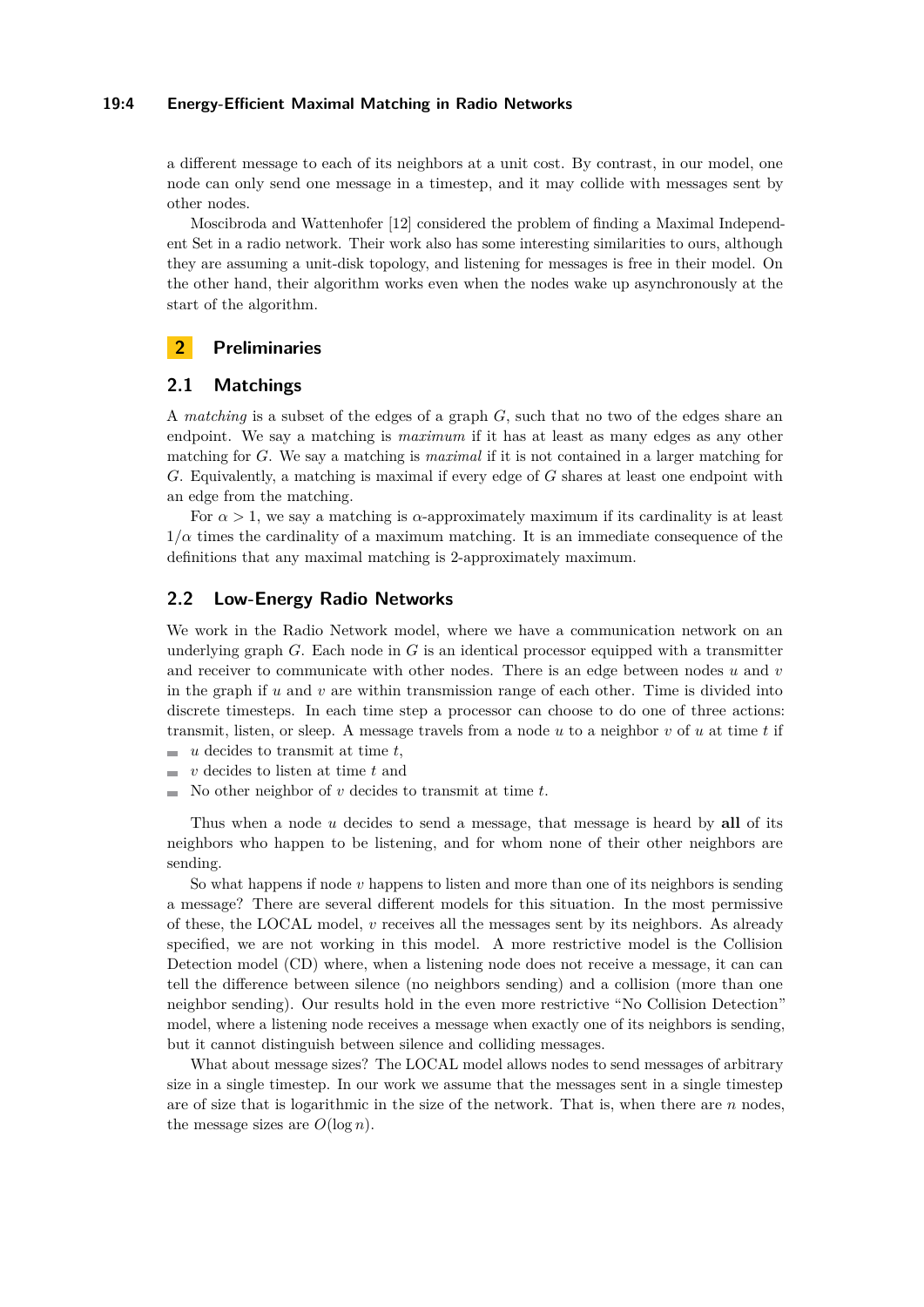#### **V. Dani, A. Gupta, T. P. Hayes, and S. Pettie 19:5** 19:5

We measure the cost of our algorithms in terms of their energy usage. We assume that a node incurs a cost of 1 energy unit each time that it decides to send or listen. When the node is sleeping there is no energy cost. We also assume that local computation is free. The goal of energy aware computation is to design algorithms where the nodes can schedule sleep and communication times so that the energy expenditure is small, ideally  $\text{polylog}(n)$ , without compromising the time complexity too much, i.e., the running time remains  $poly(n)$ .

### **3 Notation**

### **3.1 The network**

As mentioned earlier,  $G = (V, E)$  is the graph defining our radio network. We denote  $n = |V|$ , and refer to the nodes as "processors." Although the processors are identical, and run identical code, we will assume each node has a unique ID that it knows and uses as its "name" in communication. We make the standard observation that, if each node were to generate an independently random string of  $C \log n$  bits as its ID, the probability that all  $n$  nodes have distinct IDs is at least  $1 - 1/n^{C-1}$ , which can be made overwhelmingly likely.

When we present our pseudocode, it will be written from the perspective of a single processor. However, most of our analysis will be written from the "global" perspective of the entire graph.

# **3.2 Measuring time**

To begin with, we define two units of time that will be used throughout the paper. The smaller unit of time is called a *timestep*, and refers to the basic time unit of our radio network model: in each timestep the nodes that choose to transmit are allowed to send a single message.

The larger unit of time, is called a *round*, and consists of three timesteps of the form  $3t - 2, 3t - 1, 3t$ , where  $1 \le t \le t_{\text{max}}$  is the round number. As shall be seen, rounds have the property that at the end of each round, the aggregate state of the network *encodes a matching*. More precisely, each node has a variable, **partner**, and at the end of each round. this variable is either the ID of one of its neighbor nodes, or has the value null; moreover, whenever, at the end of a round,  $\text{partner}(v) = w \neq \text{null}$ , we also have  $\text{partner}(w) = v$ .

# **3.3 The Evolving Matching**

For  $t \geq 0$ , we denote by  $M(t)$  the matching encoded by the network at the end of round t; this is a random variable whose value is always a pairwise disjoint set of edges of the graph. As discussed earlier, *M*(*t*) is well defined because, at the end of every round, all vertices have a mutually consistent view of whom they are paired to.

We mention that our matching will be non-decreasing over time, that is, for all  $t < t'$ ,  $M(t) \subseteq M(t')$  with probability one. Next we define a few useful notations, all defined in terms of  $G$  and  $M(t)$ .

By *G*(*t*), we denote the *residual graph at the end of round t*; that is, the graph induced by all unmatched vertices of *G*. Thus  $G(t) = (V(t), E(t))$ , where  $V(t) = V \setminus \bigcup M(t)$  and  $E(t) = E \cap {V(t) \choose 2}$ . Similarly, for a vertex *v*, we will refer to its residual neighbor set,  $N(v,t) = N(v) \cap V(t)$ , and its residual degree,  $d(v,t) = |N(v,t)|$ . We will denote the maximum degree in the residual graph by  $\Delta(t) = \max_{v \in V(t)} d(v, t)$ , taking this value to be zero if  $V(t)$  is empty.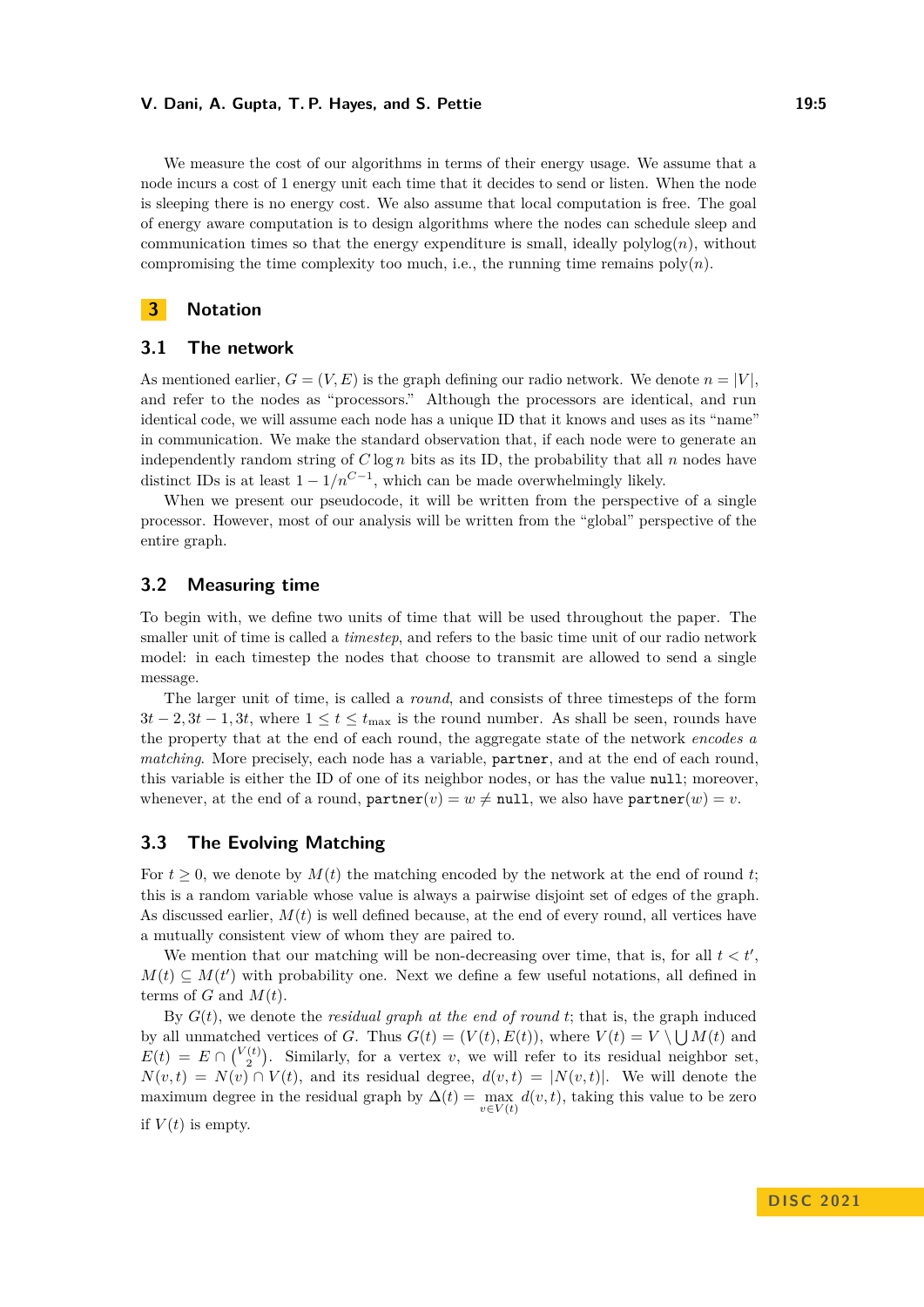# **4 Maximal Matching Algorithm**

The basic idea of our algorithm is, starting with the empty matching, to greedily add disjoint edges until a maximal matching is achieved. The challenge is to keep each node's energy cost low. We achieve this by having nodes wake up at random times, and try to recruit one of their neighbors to pair with them. If this succeeds, and is not hampered by additional, redundant, neighbors that also happen to wake up, then an edge is added to the matching.

To ensure that both endpoints of the edge agree about who they are paired with, the nodes execute a three-step "handshake" protocol, with the property that, if it succeeds, both nodes know that the other node has only been in communication with them, and was not, for instance, trying to form an edge with another, different, endpoint.

To keep the energy costs low, it is essential that nodes wake up with approximately the correct frequency. If the rate is too high (significantly greater than the inverse of the degree), too many nodes will wake up at once, causing collisions. Even if we get around these collisions by some device, having too many nodes wake up at once seems likely to lead to excessive energy consumption, since at most one neighbor of a node can get a message through in a single round.

If the rate is too low (significantly less than the inverse of the degree), then too few nodes will wake up at once, again leading to an excessive waste of energy, since a node whose neighbors are all asleep cannot get anywhere.

We define the "participation rate,"  $r(t)$  by the function

$$
r(t) = \frac{3C\log(n)}{4C\log(n) + t_{\max} - t}
$$

where  $t_{\text{max}} = C\Delta \log(n)$ . This function gives a schedule for gradually raising the participation rate from  $\Theta(1/\Delta)$  up to  $\Theta(1)$ . The constant *C* will be specified in the proof of Theorem [1.](#page-1-0)

<span id="page-5-0"></span>**Algorithm 1** Main Algorithm: A Low-Energy Distributed implementation of Greedy Maximal Matching in a Radio Network.

```
1: t \leftarrow 12: partner← null
3: while partner= null and t \leq t_{\text{max}} do
4: Sample x uniformly from [0, 1].
5: if x \leq r(t)/2 then
6: Do RECRUIT PROTOCOL this round.
7: else if r(t)/2 < x < r(t) then
8: Do ACCEPT PROTOCOL this round.
9: else
10: Sleep this round.
11: end if
12: t \leftarrow t + 113: end while
14: Sleep for the remaining t_{\text{max}} - t rounds.
```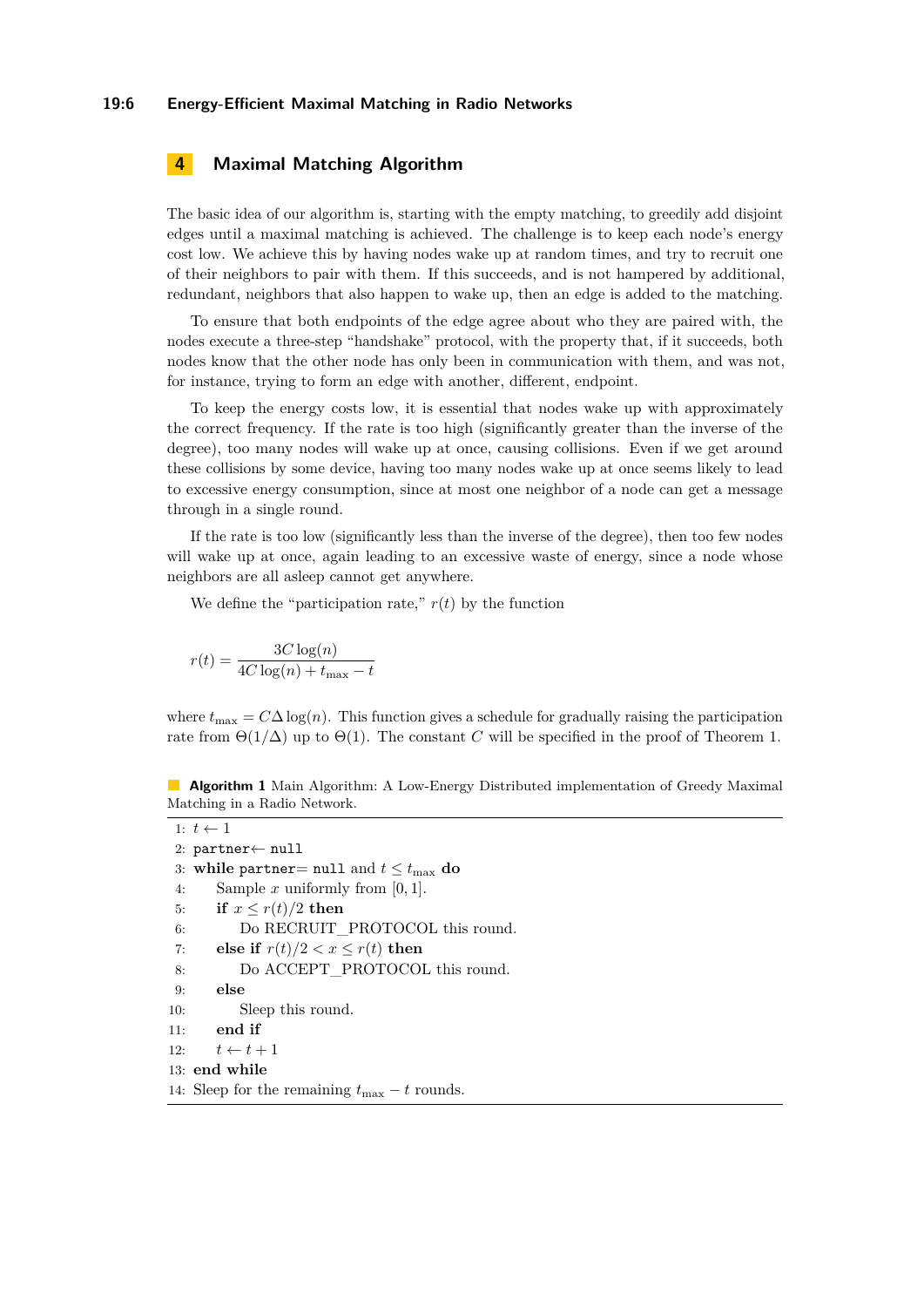### **V. Dani, A. Gupta, T. P. Hayes, and S. Pettie 19:7** 19:7

11: **end if**

10: Sleep for timestep 3.

|    | <b>Algorithm 2</b> RECRUIT_PROTOCOL: Try to form an edge as initial sender. |                                                        |  |
|----|-----------------------------------------------------------------------------|--------------------------------------------------------|--|
|    | 1: At timestep 1, Send $my$ ID                                              | $\triangleright$ "My name is my ID and I am available" |  |
|    | 2: At timestep 2, Listen                                                    |                                                        |  |
|    | 3: if message received then                                                 |                                                        |  |
| 4: | Interpret the message as an ordered pair of integers $(x, y)$               |                                                        |  |
| 5: | if $x = my$ <i>ID</i> then                                                  | $\triangleright$ Match found                           |  |
| 6: | $partner \leftarrow y$                                                      |                                                        |  |
| 7: | At timestep 3, send $(x, y)$                                                | $\triangleright$ "x and y are paired"                  |  |
| 8: | end if                                                                      |                                                        |  |
|    | $9:$ else                                                                   |                                                        |  |

**Algorithm 3** ACCEPT\_PROTOCOL: Try to form an edge as initial listener.

| 1: At timestep 1, Listen    |                                                               |                                                      |  |  |
|-----------------------------|---------------------------------------------------------------|------------------------------------------------------|--|--|
| 2: if message received then |                                                               |                                                      |  |  |
| 3:                          | Interpret the message as an integer $x$                       |                                                      |  |  |
| 4:                          | At timestep 2, Send $(x, my\_ID)$                             | $\triangleright$ "Hello, lets match up, x and my_ID" |  |  |
| 5:                          | At timestep 3, Listen                                         |                                                      |  |  |
| 6:                          | if message received then                                      |                                                      |  |  |
| 7:                          | Interpret the message as an ordered pair of integers $(x, y)$ |                                                      |  |  |
| 8:                          | if $(y == my\_ID)$ then                                       | $\triangleright x$ and y are matched                 |  |  |
| 9:                          | $partner \leftarrow x$                                        |                                                      |  |  |
| 10:                         | end if                                                        |                                                      |  |  |
| end if<br>11:               |                                                               |                                                      |  |  |
| $12:$ end if                |                                                               |                                                      |  |  |
|                             | 13: Sleep for any timesteps remaining in the round.           |                                                      |  |  |

# **5 Maximal Matching Analysis**

 $\triangleright$  **Lemma 2.** With probability one, at the end of every round  $t \geq 0$ , the partner *variables of the n nodes encode a well-defined matching M*(*t*)*.*

**Proof.** Initially, all the vertices are unmatched, with null partners, so  $M(0) = \emptyset$ . Later, we observe that the only circumstances under which the partner variables have their values reassigned is when a vertex *v* has chosen to participate in that round as recruiter, a neighboring vertex *w* has chosen to participate in that round as accepter, and furthermore, both *v* and *w* receive a message each time they Listen during their respective protocols. Since a message is received if and only if exactly one neighbor Sends in that timestep, the messages *v* receives must come from *w*, and vice-versa. Therefore *v* stores the id of *w* in its partner variable, and vice-versa.

<span id="page-6-0"></span>Furthermore, since *v* and *w* would not have participated in round *t* unless their partner variables were both null beforehand, we know by induction that no other vertices have *v* or *w* as their partners. Since this applies for all vertices and all rounds, the pairing is one-to-one, as desired.  $\blacktriangleleft$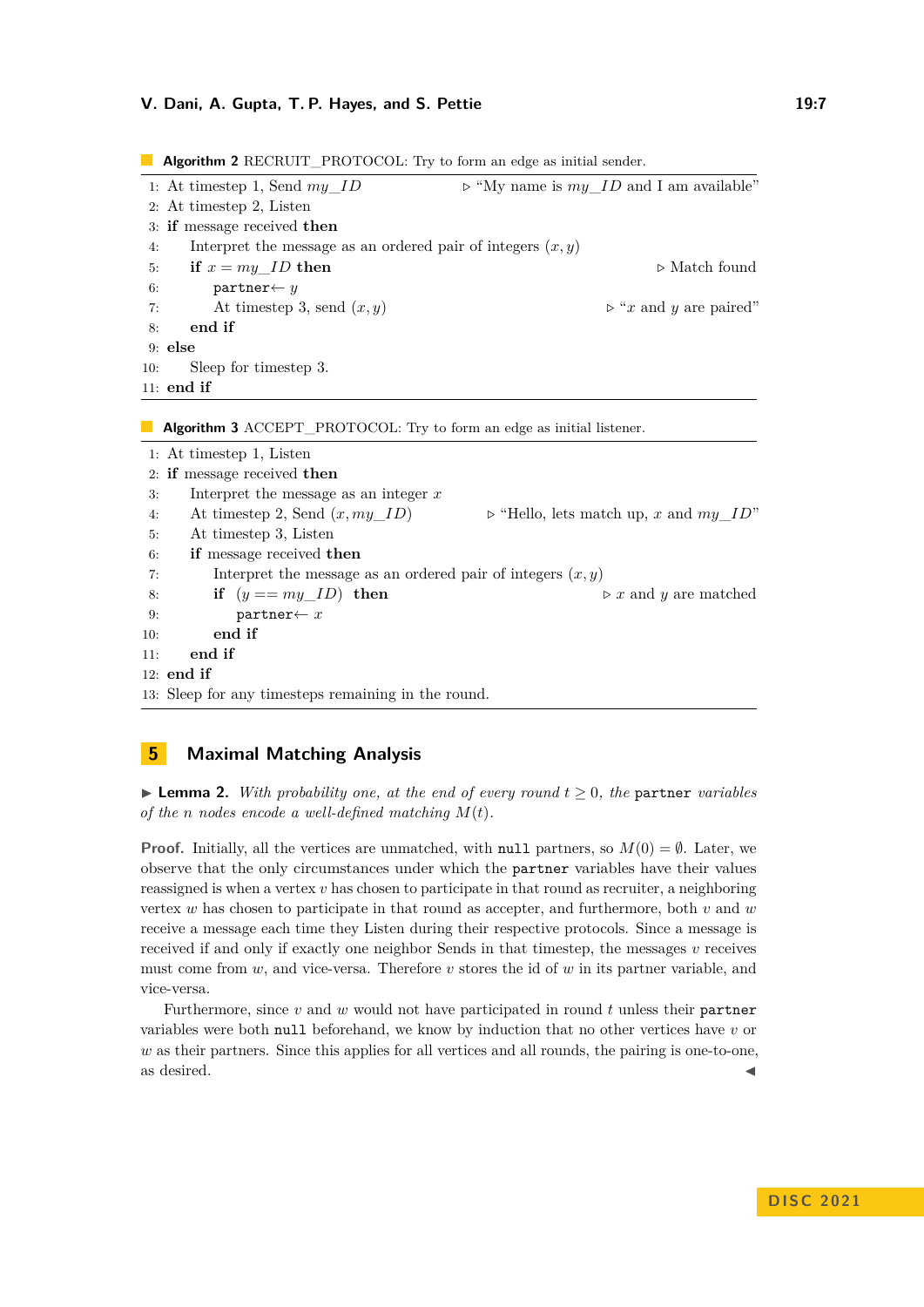#### **19:8 Energy-Efficient Maximal Matching in Radio Networks**

▶ **Lemma 3.** Let  $t \geq 1$ , let  $\{v, w\} \in E$ , and let  $X_{v,w,t}$  be the indicator random variable for *the event that v and w get matched to each other in round t. Then*

$$
\mathbb{E}\left(X_{v,w,t} \mid M(t-1)\right) \ge \frac{r(t)^2}{2} \left(1 - r(t)\right)^{\Delta(t-1)-1} \mathbf{1}(v, w \in V(t-1)).
$$

**Proof.** In order for an edge to form between *v* and *w* in round *t*, it is necessary and sufficient for the following four events all to occur:

$$
E_0 = \{v, w \in V(t-1)\},\
$$

 $E_1 = \{v, w \text{ both participate in round } t \}$ 

 $E_2 = \{\text{exactly one of } v, w \text{ participates as recurrence, the other as accepter, in round } t\},\$ 

 $E_3 = \{E_2, \text{ and } v \text{ and } w \text{ receive each others messages without any collision}\}.$ 

Note that  $E_3 \subset E_2 \subset E_1 \subset E_0$ . For  $0 \le i \le 3$ , let  $X_i = \mathbf{1}(E_i)$ . We now compute expectations, conditioned on the matching at the end of the previous round. We will prove, below, that

<span id="page-7-2"></span><span id="page-7-1"></span><span id="page-7-0"></span>
$$
\mathbb{E}(X_1 \, | \, M(t-1)) = r(t)^2 X_0,\tag{1}
$$

$$
\mathbb{E}\left(X_2 \mid X_1, M(t-1)\right) = \frac{1}{2}X_1,\tag{2}
$$

$$
\mathbb{E}\left(X_3 \mid X_2, X_1, M(t-1)\right) \ge (1 - r(t))^{\Delta(t-1)-1} X_2. \tag{3}
$$

It follows by the Law of Total Probability that

$$
\mathbb{E}\left(X_3 \mid M(t-1)\right) \ge \frac{r(t)^2}{2} \left(1 - r(t)\right)^{\Delta(t-1)-1} X_0,
$$

which is equivalent to the statement of the lemma, noting that  $X_3 = X_{v,w,t}$  and  $X_0 =$  $\mathbf{1}(v, w \in V(t-1))$ .

Now, [\(1\)](#page-7-0) and [\(2\)](#page-7-1) follow immediately from the definitions of  $E_1, E_2$ , and the fact that every vertex in  $V(t-1)$  has probability  $r(t)/2$  to participate as recruiter in round *t*, and the same probability to participate as accepter. To establish  $(3)$ , we first note that, assuming  $E_2$ occurs, for *E*<sup>3</sup> to occur it is sufficient that no other neighbor of *w* decides to participate in round  $t$  in the same role as  $v$ , and no other neighbor of  $v$  decides to participate in the same role as *w*. Since each vertex makes its participation decision independently, this probability equals

$$
(1 - r(t))^{A} \left(1 - \frac{r(t)}{2}\right)^{B} \ge (1 - r(t))^{A + B/2},
$$

where  $A = |N(v, t-1) \cap N(w, t-1)|$  and  $B = |N(v, t-1) \oplus N(w, t-1) \setminus \{v, w\}|$ . But since 2*A* + *B* =  $|N(v, t-1) \setminus \{w\}|$  +  $|N(w, t-1) \setminus \{v\}|$  < 2(∆(*t* − 1) − 1), this establishes [\(3\)](#page-7-2), completing the proof.

We now introduce a random variable that will be used crucially in the remainder of our analysis.

▶ **Definition 4.** Let *v* be a vertex, and  $1 \le t \le t_{\text{max}}$ .  $Z(v, t)$  denotes the indicator random *variable for the event*  $\{d(v,t) \geq 1/(2r(t)) \text{ and } \Delta(t-1) \leq 1/r(t)\}.$ 

<span id="page-7-3"></span>This definition is motivated by the observation that, if *t* were minimal such that there exists a *v* such that  $d(v, t) \geq 1/(2r(t))$ , then  $Z(v, t)$  would have to have value 1 for many immediately preceding rounds, which we can prove is highly unlikely.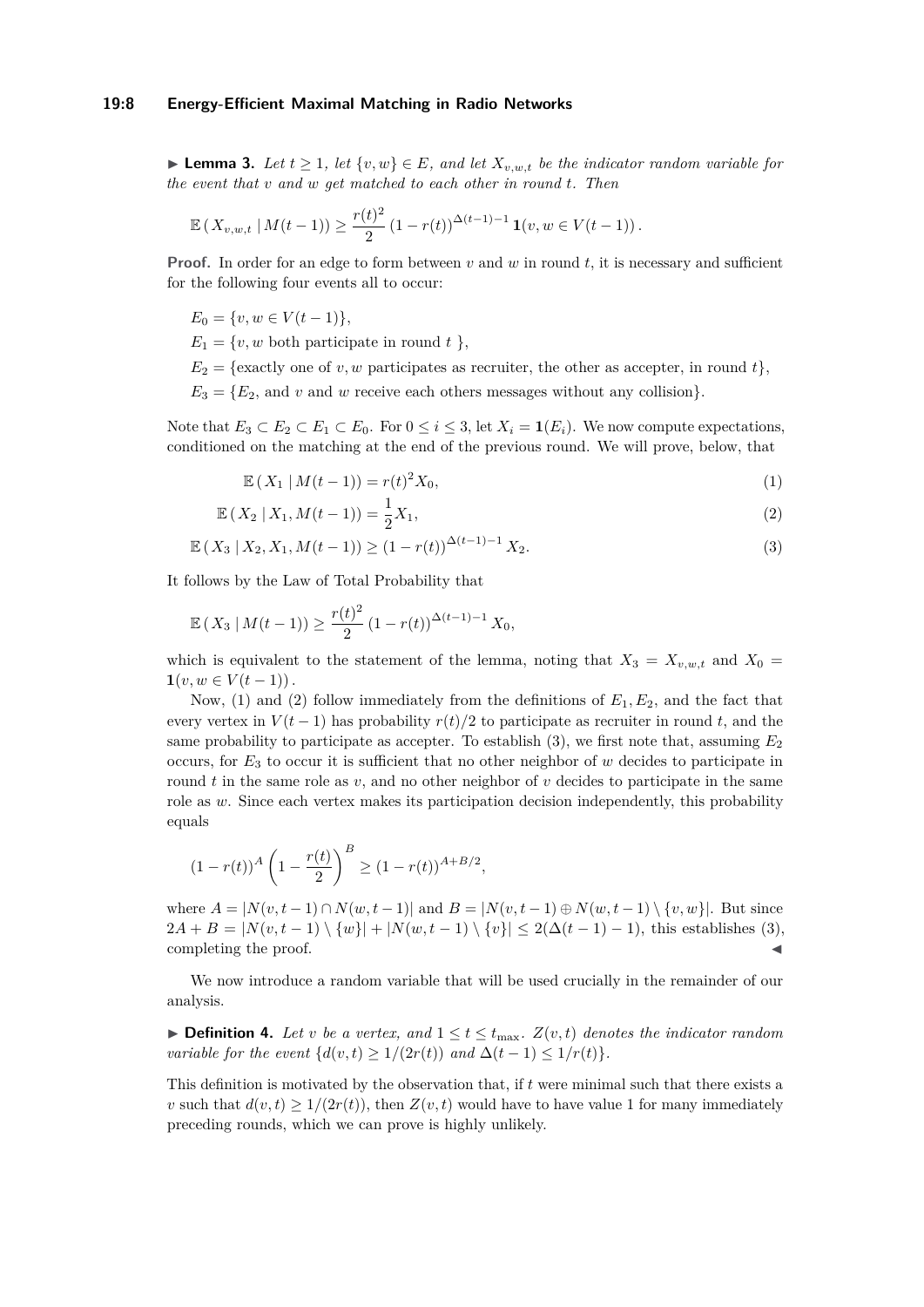### **V. Dani, A. Gupta, T. P. Hayes, and S. Pettie 19:9** 19:9

#### ▶ **Lemma 5.**

$$
\mathbb{E}\left(Z(v,t)\mid M(t-1)\right)\leq 1-\frac{r(t)}{4e^2}.
$$

**Proof.** Recall that, by definition,  $Z(v,t) = 1$  if and only if:  $v \in V(t)$  and  $d(v,t) > 1/2r(t)$ and  $\Delta(t-1) \leq 1/r(t)$ . Now, since the degrees at time  $t-1$  are determined by  $M(t-1)$ , and there is nothing to prove when the conditional information implies  $Z(v, t)$  is identically zero, we may assume  $d(v, t-1) \geq 1/2r(t)$  and  $\max_w d(w, t-1) \leq 1/r(t)$ .

Also, note that  $v \notin V(t)$  will occur if and only if  $X_{v,w,t} = 1$  for some  $w \in N(v,t-1)$ . Since these events are disjoint, we may sum their probabilities, obtaining

$$
\mathbb{E}\left(Z(v,t) \mid M(t-1)\right) \le 1 - \sum_{w} \mathbb{E}\left(X_{v,w,t} \mid M(t-1)\right)
$$
  
\n
$$
\le 1 - d(v,t-1)\frac{r(t)^2}{2} (1 - r(t))^{\Delta(t-1)-1} \qquad \text{by Lemma 3.}
$$
  
\n
$$
\le 1 - d(v,t-1)\frac{r(t)^2}{2} (1 - r(t))^{1/r(t)}
$$

Additionally, since  $Z(v, t) = 0$  unless  $d(v, t) \geq 1/2r(t)$ , we have

$$
\mathbb{E}\left(Z(v,t) \mid M(t-1)\right) \le 1 - \frac{1}{2r(t)} \frac{r(t)^2}{2} \left(1 - r(t)\right)^{1/r(t)}
$$
  

$$
\le 1 - \frac{r(t)}{4} \left(1 - r(t)\right)^{1/r(t)}
$$
  

$$
\le 1 - \frac{r(t)}{4e^2}.
$$

Here the last inequality follows because on the interval [0, 3/4] we have  $1 - x > e^{-2x}$ , and  $r(t) \leq 3/4$  for all *t*.

We are now ready to present the proof of Theorem [1.](#page-1-0)

**Proof of Theorem [1.](#page-1-0)** We focus on the probability that *M* is maximal. If not, then there exists a vertex whose degree is positive after round  $t_{\text{max}}$ . Since  $r(t_{\text{max}}) = 3/4$ , it follows that the set

$$
S = \left\{ (v, t) \colon v \in V, 0 < t \le t_{\max}, d(v, t) \ge \frac{3}{4r(t)} \right\}
$$

is non-empty. Let *t* be the smallest time such that there exists a vertex *v* with  $(v, t) \in S$ .

Let *I* be the set of all times  $t' \leq t$  such that  $2r(t)/3 < r(t') \leq r(t)$ . By our assumption that *t* is minimal, we have

$$
d(w, t'-1) < \frac{3}{4r(t'-1)} < \frac{1}{r(t')}
$$

for all vertices  $w \in V$  and times  $t' \in I$ . Hence  $\Delta(t'-1) < 1/r(t')$  for all  $t' \in I$ . On the other hand, since  $d(v, t')$  is a non-increasing function of  $t'$ , we also have

$$
d(v, t') \ge d(v, t) \ge \frac{3}{4r(t)} > \frac{1}{2r(t')},
$$

for all  $t' \in I$ , where the last inequality is by the definition of *I*. It follows that

for all 
$$
t' \in I
$$
,  $Z(v, t') = 1$ .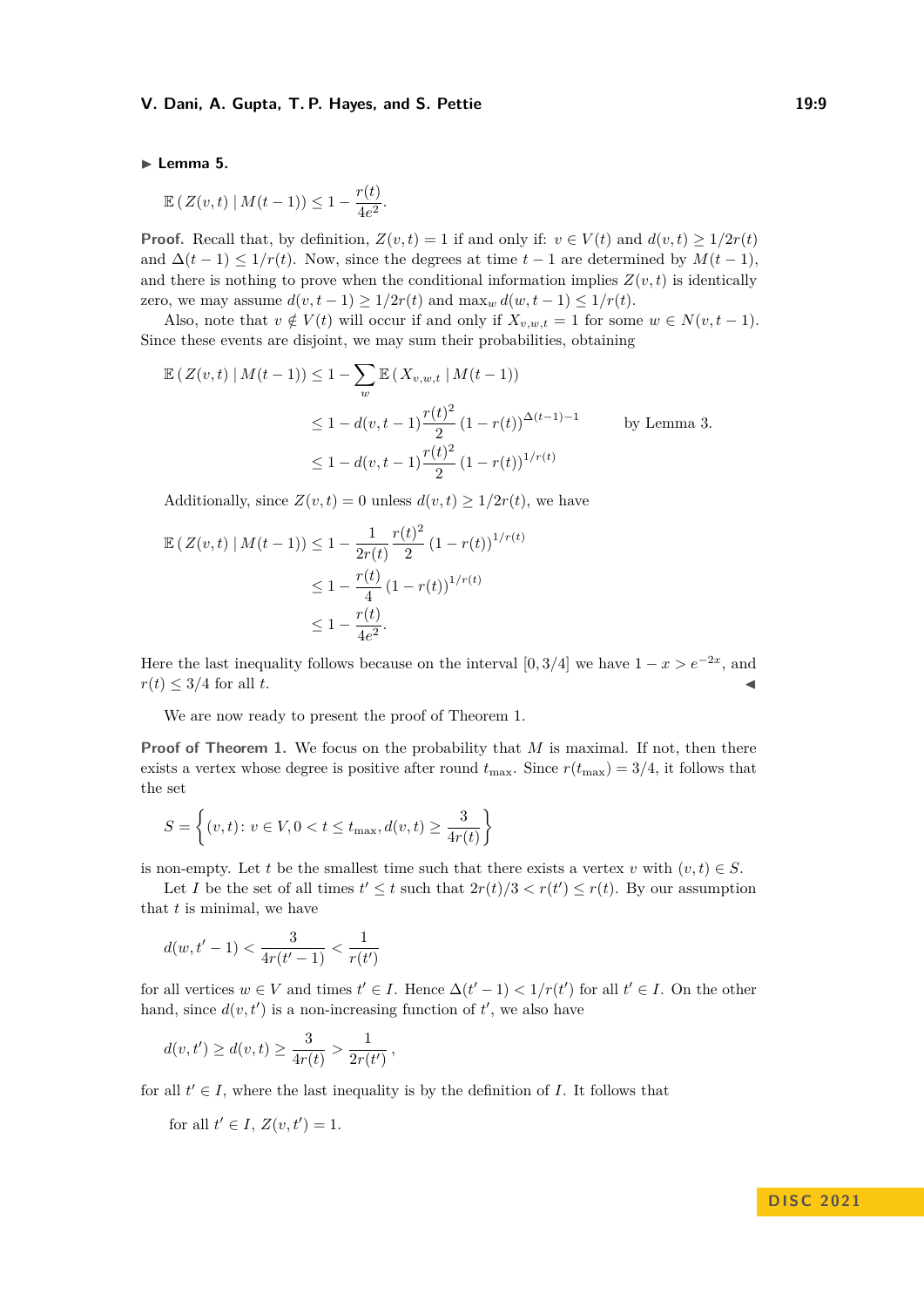### **19:10 Energy-Efficient Maximal Matching in Radio Networks**

Let  $\mathcal{E}_{v,t}$  be the above event, *i.e.*, that  $\prod$ *t* ′∈*I*  $Z(v, t') = 1$ . We want to compute the probability of  $\mathcal{E}_{v,t}$ . Let  $t_0$  be the smallest time in *I*. Then

$$
\mathbb{P}(\mathcal{E}_{v,t}) = \mathbb{E}\left(\prod_{t'=t_0}^{t} Z(v,t')\right)
$$
\n
$$
= \mathbb{E}\left(\mathbb{E}\left(\prod_{t'=t_0}^{t} Z(v,t') \middle| M(t-1)\right)\right)
$$
\nby the Law of Total Expectation\n
$$
= \mathbb{E}\left(\left(\prod_{t'=t_0}^{t-1} Z(v,t')\right) \mathbb{E}\left(Z(v,t) \middle| M(t-1)\right)\right)
$$
\n
$$
\leq \mathbb{E}\left(\prod_{t'=t_0}^{t-1} Z(v,t')\right) \left(1 - \frac{r(t)}{4e^2}\right)
$$
\nby Lemma 5

Line (\*) follows since  $M(t-1)$  determines  $Z(v,t_0), \ldots, Z(v,t-1)$ . By repeating the steps from using the Law of Total Expectation to applying Lemma [5](#page-7-3) on the remaining expectation of a product, we see by induction that

$$
\mathbb{P}(\mathcal{E}_{v,t}) \le \prod_{t' \in I} \left(1 - \frac{r(t')}{4e^2}\right)
$$
  
 
$$
\le \exp\left(-\frac{1}{4e^2} \sum_{t' \in I} r(t')\right) \qquad \text{since for all } x, 1 - x \le e^{-x}
$$

To get a handle on the expression on the right hand side, we need a lower bound on the sum of the participation rates. Let  $t^* \in \mathbb{R}$  be such that  $r(t^*) = \frac{2}{3}r(t)$ . Then  $t_0 - 1 < t^* \le t_0$ , and we have

$$
\sum_{t'=t_0}^{t} r(t') \ge \int_{t_0-1}^{t} r(t')dt'
$$
\nupper Riemann sum  
\n
$$
\ge \int_{t^*}^{t} r(t')dt'
$$
\n
$$
\ge \int_{t^*}^{t} \frac{3C \log n}{4C \log n + t_{\max} - t'}dt'
$$
\n
$$
= 3C \log n [\log(4C \log n + t_{\max} - t^*) - \log(4C \log n + t_{\max} - t)]
$$
\n
$$
= 3C \log n \log \left(\frac{r(t)}{r(t^*)}\right)
$$
\n
$$
= 3C \log n \log(3/2)
$$

Plugging this back into the probability calculation,

$$
\mathbb{P}(\mathcal{E}_{v,t}) \le \exp\left(-\frac{1}{4e^2} \sum_{t' \in I} r(t')\right)
$$
  
 
$$
\le \exp\left(-\frac{3C \log n \log(3/2)}{4e^2}\right)
$$
  
 
$$
\le \frac{1}{n^{4+\epsilon}}.
$$

where the last inequality holds for suitably large values of *C*, *e.g.*, when  $C = 100$ .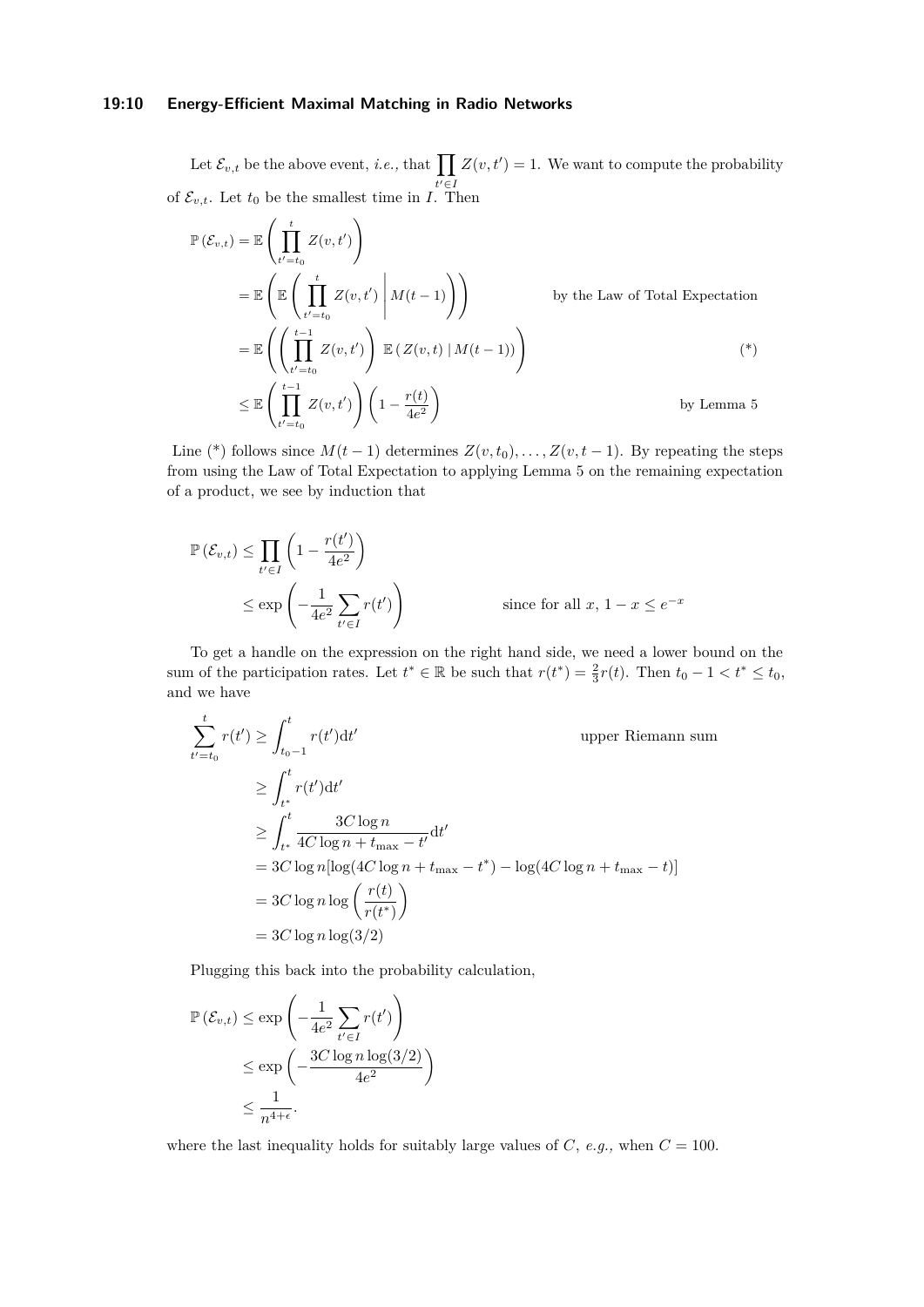#### **V. Dani, A. Gupta, T. P. Hayes, and S. Pettie 19:11**

Taking a union bound over the  $nt_{\text{max}} = O(n^2 \log n)$  events  $\mathcal{E}_{v,t}$  completes the proof of correctness.

The upper bound on energy use comes from a simple analysis of the number of rounds each vertex participates in. Clearly, the energy use is at most 3 times the number of rounds the vertex participates in, which is at most the number of heads that would be flipped in  $t_{\text{max}}$  independent coin flips, with probabilities of heads  $r(1), r(2), \ldots, r(t_{\text{max}})$ . Hence the expected energy use is at most the sum, which we calculated above as approximately  $3 \cdot 3C \log n \log \left( \frac{r(t_{\max})}{r(0)} \right)$ , which is at most  $9C(\log n)^2 = O(\log^2 n)$ . Chernoff's bound, together with with a union bound over the *n* vertices, implies the high-probability upper bound on expected energy cost.

# <span id="page-10-0"></span>**6 Neighbor Assignment Functions**

Motivated by the problem of assigning nodes to backup data from their neighbors in a sensor network, we introduce the following definition. As we shall see later, it is extremely closely connected to the established concept of matching covering number.

**• Definition 6.** *Given graph*  $G = (V, E)$ , a neighbor assignment function *(NAF) is a function*  $f: V \to V$  *such that for all*  $v \in V$ ,  $\{v, f(v)\} \in E$ *. Equivalently, we may think of this as an oriented subgraph of G, in which each vertex has out-degree 1. The* load *of the assignment is the maximum in-degree of this digraph. Equivalently, load is*  $\max_{v \in V} |f^{-1}(v)|$ . The minimum NAF load *of G is the minimum load among all NAFs for G.*

**Note.** In the case when *G* is bipartite, NAFs are also known as "semi-matchings." (See, for example, [\[9,](#page-13-11) [7\]](#page-13-12).) However, since we are particularly concerned with the non-bipartite case, we preferred to introduce a different term.

In the context of backing up data, we think of the assigned node  $f(v)$  as the node who will store a backup copy of *v*'s data. Our goal for this section is to find a NAF whose load is small. In the energy-aware radio network setting, we also want to ensure that the per-node energy use is small.

Our next result establishes a close connection between the load of the best NAF for a graph and the minimum number of matchings needed to cover all of its vertices.

 $\blacktriangleright$  **Definition 7.** The matching cover number of a graph *G*, denoted mc(*G*), is the minimum *integer k such that there exists a set of k matchings of G, whose union contains every vertex of G.*

<span id="page-10-1"></span>▶ **Theorem 8.** *For every graph G, the minimum NAF-load of G equals the matching cover number of G, unless the NAF-load of G equals 1. If the NAF-load of G equals* 1*, the matching cover number of G can be* 1 *or* 2*.*

**Proof.** Suppose  $V = V(G)$  is covered by the union of matchings  $M_1, \ldots, M_L$ . Then assigning each vertex  $v$  to its partner in the first matching that contains  $v$  is an NAF with maximum load at most L. This establishes that the NAF-load is always at most the matching covering number.

Before we begin the proof for the reverse implication, we make the following general observation about digraphs with out-degree 1. By considering the unique walk obtained by starting at any vertex *v*, and repeatedly following the edge  $\{v, f(v)\}\)$ , we can see that each weakly connected component consists of one oriented cycle (of length  $\geq$  2), together with one or more "tributary" trees, each rooted at a node of this cycle, and oriented towards that root. See Figure [1.](#page-11-0)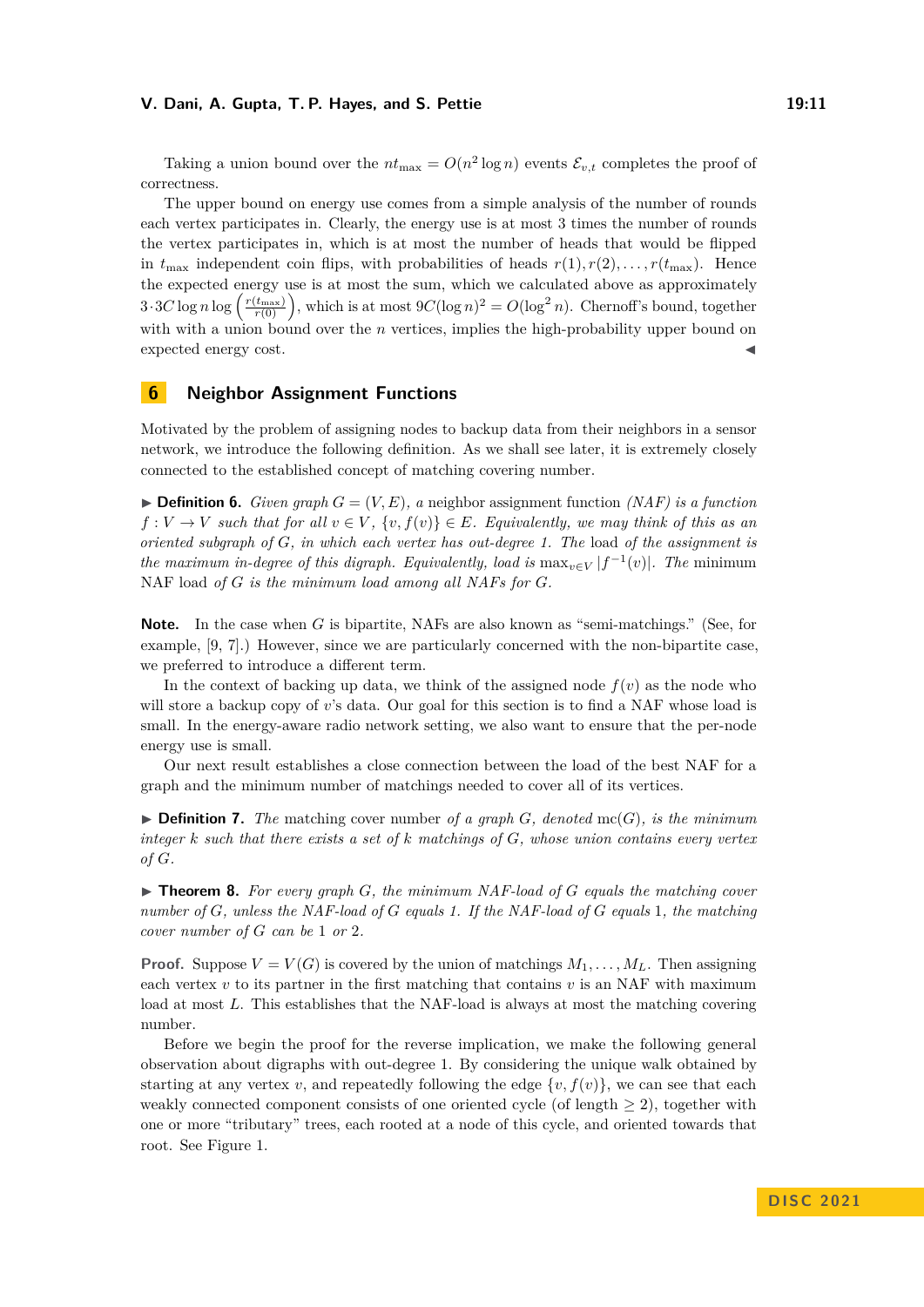#### <span id="page-11-0"></span>**19:12 Energy-Efficient Maximal Matching in Radio Networks**



<span id="page-11-1"></span>**Figure 1** Sketch of the digraph of a NAF with only one component. Each component can be seen as a directed cycle, along with zero or more "tributary trees."



**Figure 2** Example of the conversion of a given NAF by decreasing the number of load-zero nodes. The number by each node indicates its load. Note that, after the conversion, the maximum load did not increase, and the connected components of the NAF are now all directed cycles and/or stars with one bi-directed edge. (The components of size 2 are both.)

Now, if *f* has any leaf, that is, a node, *v*, whose load is zero, we can obtain a new NAF by reassigning  $f(v)$  to point back to *v*. This increases the load at *v* to 1, decreases the load by 1 at  $f(f(v))$ , and does not change any other vertex loads. Repeated application of this rule to all leaves in turn, eventually leads to a NAF whose components are all either (a) directed cycles, which do not have any leaves, or (b) stars with one bi-directed edge. See Figure [2.](#page-11-1) In case (b), the component consists of one node, *r*, of in-degree  $i \leq L$ , *i* nodes,  $x_1, \ldots, x_i$ , each with an edge directed to *r*, and one edge from *r* to  $x_1$ .

It is easy to see that, for a directed cycle, whose edges are  $e_1, \ldots, e_\ell$ , a single matching consisting of the even edges,  $e_2, e_4, \ldots$ ,, will cover all the vertices if  $\ell$  is even, and all but one vertex if *ℓ* is odd. Therefore, one matching covers the component if *ℓ* is even, and two if *ℓ* is odd.

For the star with bi-directed edge, the maximum load equals the degree, *d*, of the center vertex. And a matching cover consists of the *d* single edges that make up the star.

In this way, we can build up our matching cover component by component, noting that if every component has a matching cover of size at most *k*, then so does the entire graph. Since the only case when our matching cover was smaller than the maximum load for the component was when  $L = 1$ , the proof is complete.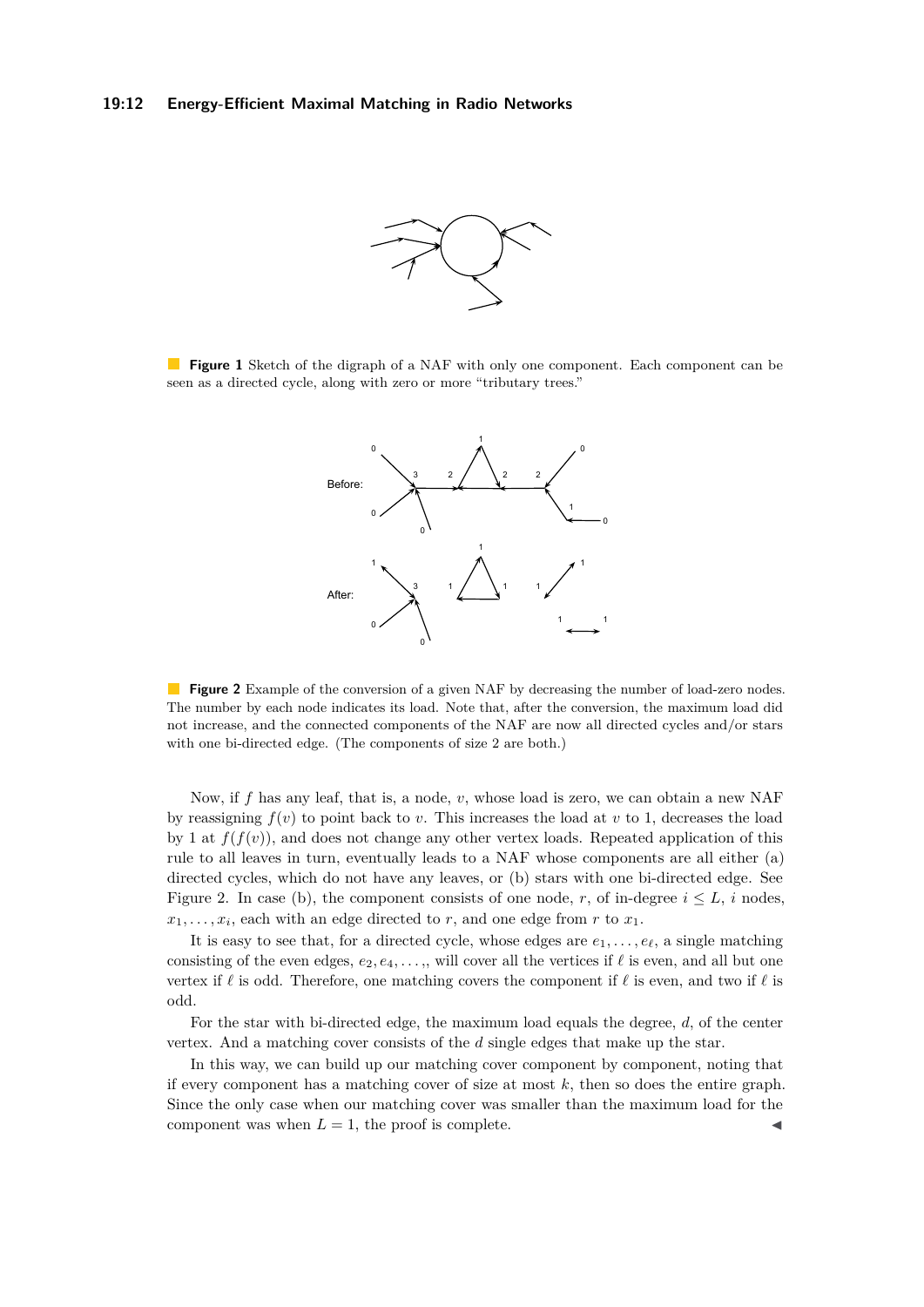### **V. Dani, A. Gupta, T. P. Hayes, and S. Pettie 19:13**

Wang, Song, and Yuan [\[14\]](#page-13-13) have given an  $O(n^3)$ -time centralized algorithm for finding the minimum number of matchings needed to cover a graph. In light of Theorem [8,](#page-10-1) their result implies an  $O(n^3)$  algorithm for finding the minimum-load NAF for any graph.

In the distributed and low-energy setting, it is unlikely that we can achieve such an ambitious goal. For instance, a node cannot determine its exact degree without receiving that many messages successfully, which may require linear energy. Instead, we aim for the less ambitious goal of finding a NAF whose maximum load is well within our energy budget. Our next result shows that this is possible, assuming one exists.

<span id="page-12-0"></span>**Algorithm 4** Low-Energy Distributed algorithm to compute a NAF in a Radio Network.

- 1: Run our Maximal Matching algorithm on *G*.
- 2: For each edge  $\{u, v\}$  in the matching, mark  $u, v$  as assigned, and assign them to each other.
- 3: **for** *i* ← 1 to *k* **do**
- 4: Run the maximal matching algorithm on *G*, modified so that only unassigned nodes are allowed to recruit, and only assigned nodes are allowed to accept.
- 5: For each edge  $\{u, v\}$  in the matching, mark  $u, v$  as assigned, and (re-)assign them to each other.
- 6: **end for**

▶ **Theorem 9.** *Suppose G has a NAF with maximum load L. Then Algorithm [4,](#page-12-0) run with parameter*  $k = O(L \log n)$ *, will, with high probability, output a NAF with maximum load*  $O(L \log n)$ *. Its per-vertex energy usage will be*  $O(L \text{ polylog } n)$ *.* 

**Proof.** Since *G* has a NAF with maximum load *L*, by Theorem [8,](#page-10-1) it has a vertex cover by *L* matchings. This implies that the maximum matching covers at least  $N/L$  vertices. Hence every maximal matching covers at least *N/*2*L* vertices. So the first call to the maximal matching algorithm will assign neighbors to at least *N/*2*L* vertices.

In subsequent rounds, the modification to the maximal matching algorithm has the effect of making it run on the bipartite graph where the bipartition is into the assigned and unassigned vertices. Now, consider the vertex cover by the *L* matchings in *G*. By pigeonhole principle, at least one of these matchings, *M*, must cover at least a 1*/L* fraction of the unassigned vertices. Since the first matching was maximal, no edges in *G* have both endpoints unassigned; therefore, *M* is a matching within the bipartite graph being fed into our maximal matchings algorithm. Therefore, the maximal matching that is found must cover at least a 1*/*2*L* fraction of the unassigned vertices. It follows that after *k* iterations, at most

$$
\left(1 - \frac{1}{2L}\right)^k n \le e^{-k/2L}n
$$

nodes will remain unassigned.

Setting  $k = 2L \log(n)$  gives a good chance that no nodes remain unassigned, and so the algorithm produces a NAF. Clearly, since the digraph for the NAF is contained within the union of *k* matchings, this is an upper bound on the maximum load. Since each run of the maximal matching algorithm succeeds with probability  $1 - O(1/n^2)$ , a union bound establishes the high-probability bound.

More generally, if a partial NAF exists, that covers a  $(1 - \varepsilon)$  fraction of the nodes, with maximum load *L*, and we run Algorithm [4](#page-12-0) with  $k = 2L \log(1/\delta)$ , it should, with high probability, produce a partial NAF that covers at least  $(1 - \varepsilon)(1 - \delta)n$  nodes, and has  $maximum$  load  $k$